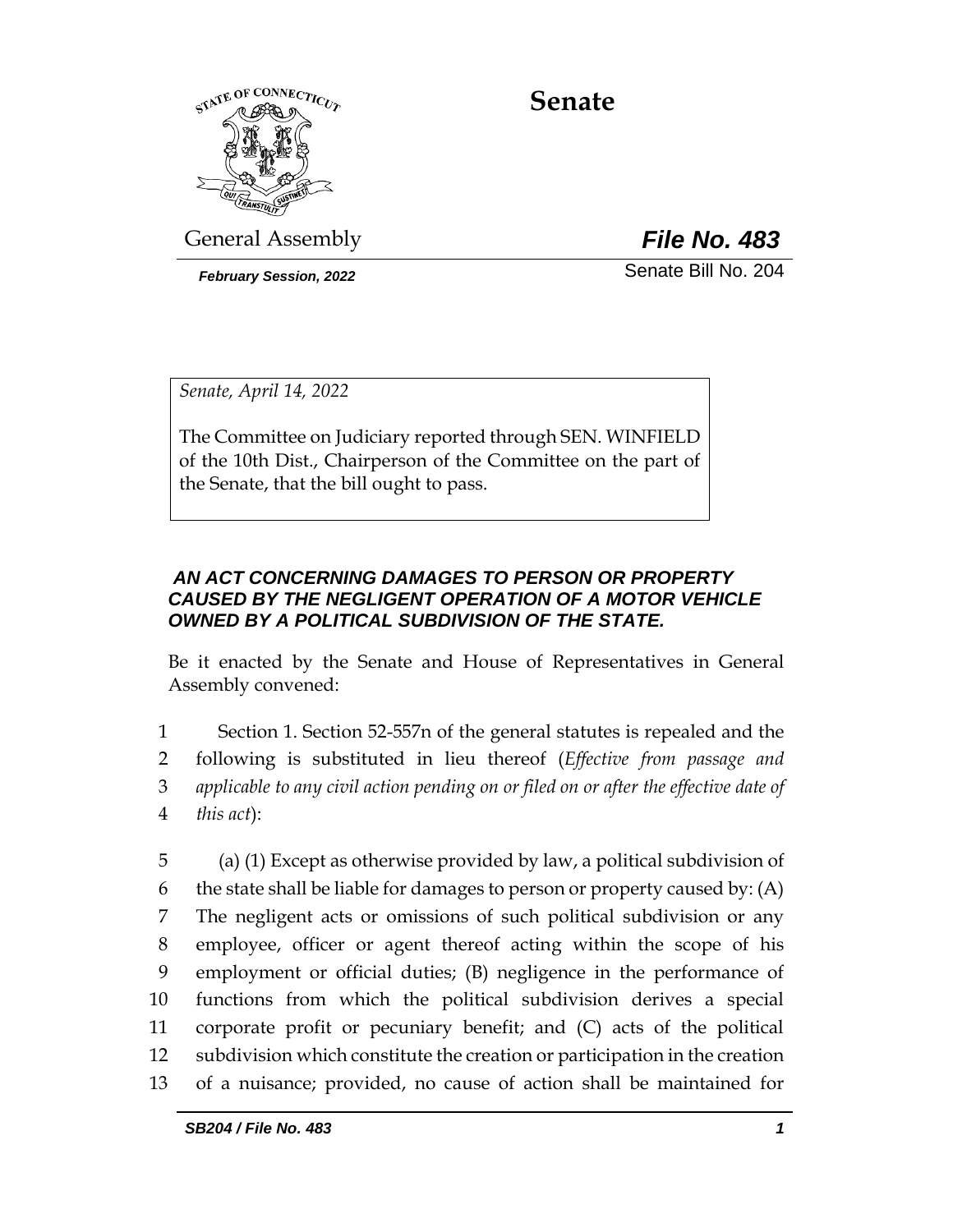damages resulting from injury to any person or property by means of a defective road or bridge except pursuant to section 13a-149. (2) Except as otherwise provided by law, a political subdivision of the state shall not be liable for damages to person or property caused by: (A) Acts or omissions of any employee, officer or agent which constitute criminal conduct, fraud, actual malice or wilful misconduct; or (B) negligent acts or omissions which require the exercise of judgment or discretion as an official function of the authority expressly or impliedly granted by law. 22 Notwithstanding the provisions of subparagraph (B) of this subdivision, governmental immunity shall not be a defense in a civil action for 24 damages to person or property caused by the negligent operation of a motor vehicle owned by a political subdivision of the state.

 (b) Notwithstanding the provisions of subsection (a) of this section, a political subdivision of the state or any employee, officer or agent acting within the scope of his employment or official duties shall not be liable for damages to person or property resulting from: (1) The condition of natural land or unimproved property; (2) the condition of a reservoir, dam, canal, conduit, drain or similar structure when used by a person in a manner which is not reasonably foreseeable; (3) the temporary condition of a road or bridge which results from weather, if the political subdivision has not received notice and has not had a reasonable opportunity to make the condition safe; (4) the condition of an unpaved road, trail or footpath, the purpose of which is to provide access to a recreational or scenic area, if the political subdivision has not received notice and has not had a reasonable opportunity to make the condition safe; (5) the initiation of a judicial or administrative proceeding, provided that such action is not determined to have been commenced or prosecuted without probable cause or with a malicious intent to vex or trouble, as provided in section 52-568; (6) the act or omission of someone other than an employee, officer or agent of the political subdivision; (7) the issuance, denial, suspension or revocation of, or failure or refusal to issue, deny, suspend or revoke any permit, license, certificate, approval, order or similar authorization, when such authority is a discretionary function by law, unless such issuance, denial, suspension or revocation or such failure or refusal constitutes a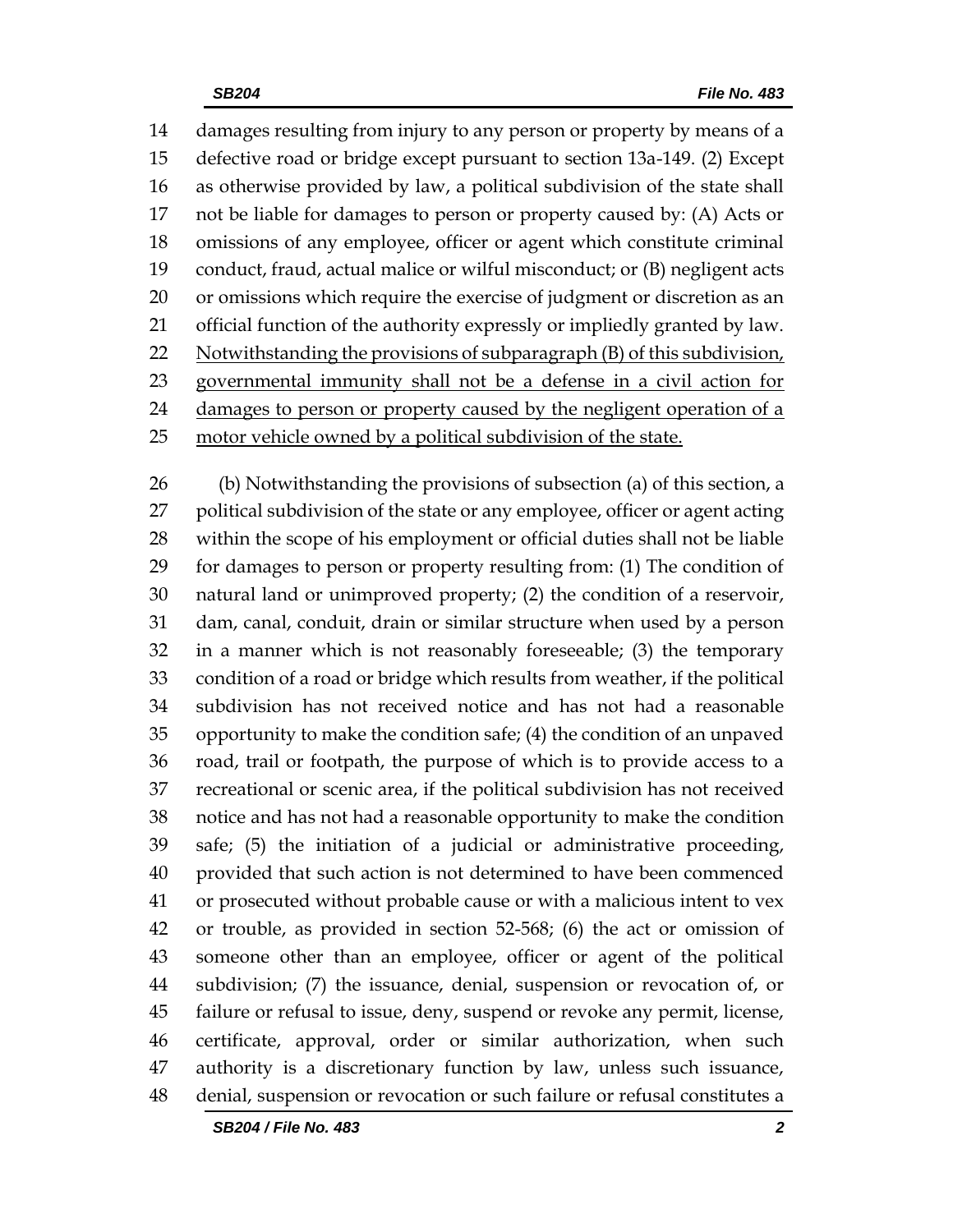reckless disregard for health or safety; (8) failure to make an inspection or making an inadequate or negligent inspection of any property, other than property owned or leased by or leased to such political subdivision, to determine whether the property complies with or violates any law or contains a hazard to health or safety, unless the political subdivision had notice of such a violation of law or such a hazard or unless such failure to inspect or such inadequate or negligent inspection constitutes a reckless disregard for health or safety under all the relevant circumstances; (9) failure to detect or prevent pollution of the environment, including groundwater, watercourses and wells, by individuals or entities other than the political subdivision; or (10) conditions on land sold or transferred to the political subdivision by the state when such conditions existed at the time the land was sold or transferred to the political subdivision.

 (c) Any person who serves as a member of any board, commission, committee or agency of a municipality and who is not compensated for such membership on a salary or prorated equivalent basis, shall not be personally liable for damage or injury occurring on or after October 1, 1992, resulting from any act, error or omission made in the exercise of such person's policy or decision-making responsibilities on such board, commission, committee or agency if such person was acting in good faith, and within the scope of such person's official functions and duties, and was not acting in violation of any state, municipal or professional code of ethics regulating the conduct of such person, or in violation of subsection (a) of section 9-369b or subsection (b) or (c) of section 1-206. The provisions of this subsection shall not apply if such damage or injury was caused by the reckless, wilful or wanton misconduct of such person.

This act shall take effect as follows and shall amend the following sections: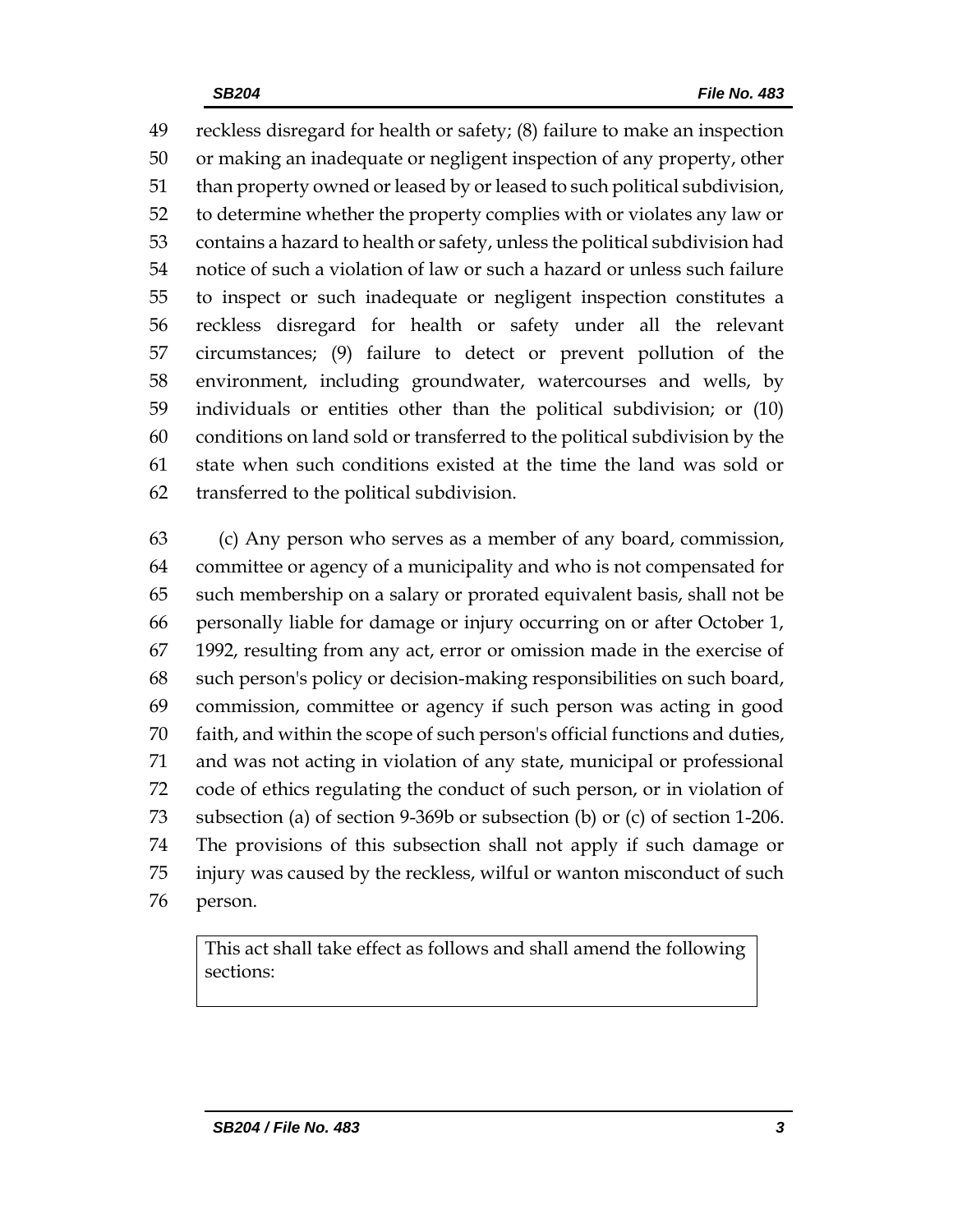| Section 1 | $\mid$ from passage and $\mid$ | 52-557 <sub>n</sub> |
|-----------|--------------------------------|---------------------|
|           | applicable to any civil        |                     |
|           | action pending on or filed     |                     |
|           | on or after the effective date |                     |
|           | of this act                    |                     |

## *JUD Joint Favorable*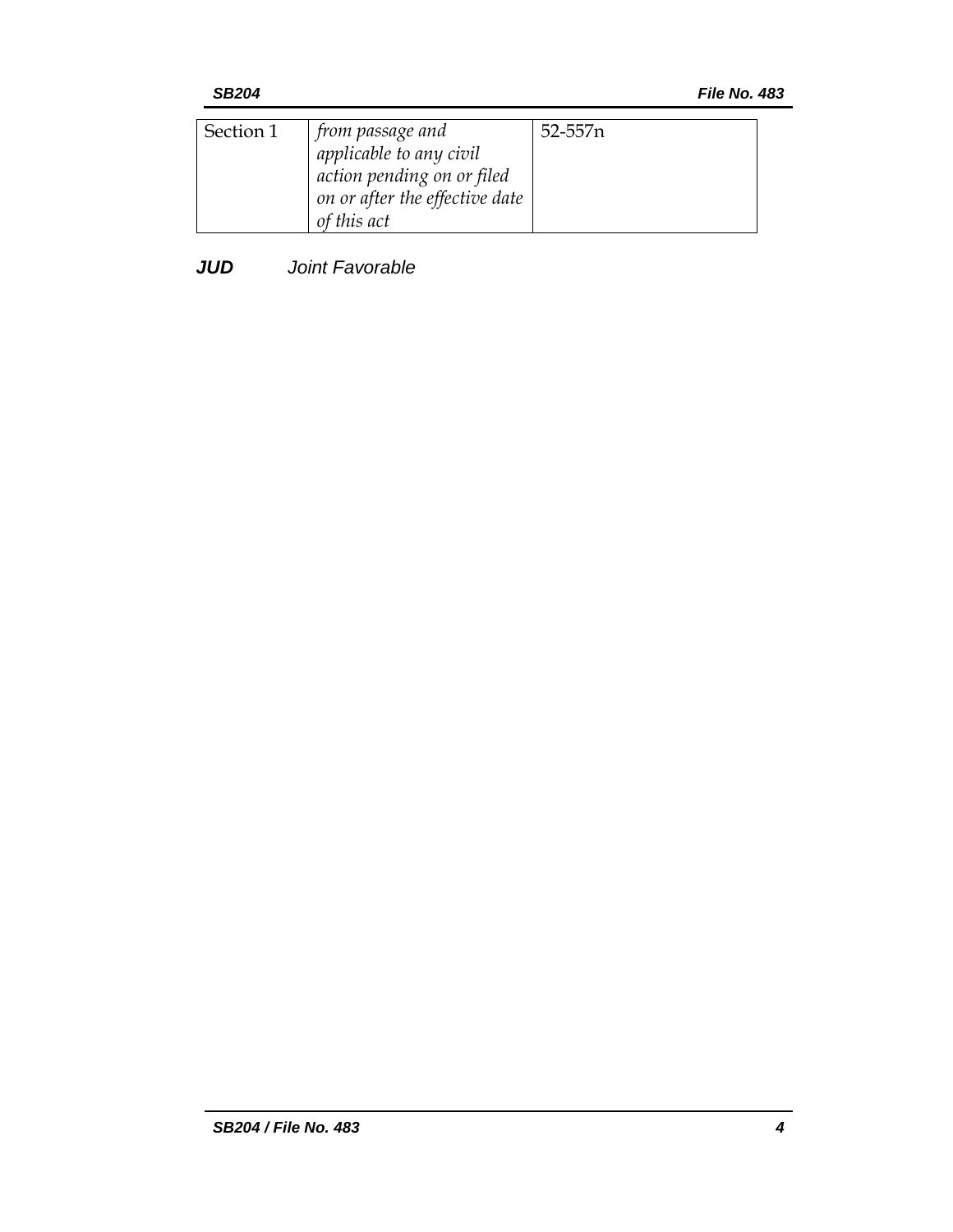*The following Fiscal Impact Statement and Bill Analysis are prepared for the benefit of the members of the General Assembly, solely for purposes of information, summarization and explanation and do not represent the intent of the General Assembly or either chamber thereof for any purpose. In general,*  fiscal impacts are based upon a variety of informational sources, including the analyst's professional *knowledge. Whenever applicable, agency data is consulted as part of the analysis, however final products do not necessarily reflect an assessment from any specific department.*

### *OFA Fiscal Note*

#### *State Impact:* None

#### *Municipal Impact:*

| <b>Municipalities</b>  | Effect    | FY 23 \$  | FY 24 \$  |
|------------------------|-----------|-----------|-----------|
| Various Municipalities | Potential | See Below | See Below |
|                        | Cost      |           |           |

### *Explanation*

The bill results in a potential cost to municipalities from eliminating governmental immunity as a valid defense in a civil suit involving negligent operation of a motor vehicle. Any potential costs would vary based on the amounts awarded to plaintiffs and the number of suits brought annually.

As the bill applies only to political subdivisions of the state, there is no fiscal impact to the state itself.

### *The Out Years*

The annualized ongoing fiscal impact identified above would continue into the future subject to the terms of any civil suit brought against a municipality.